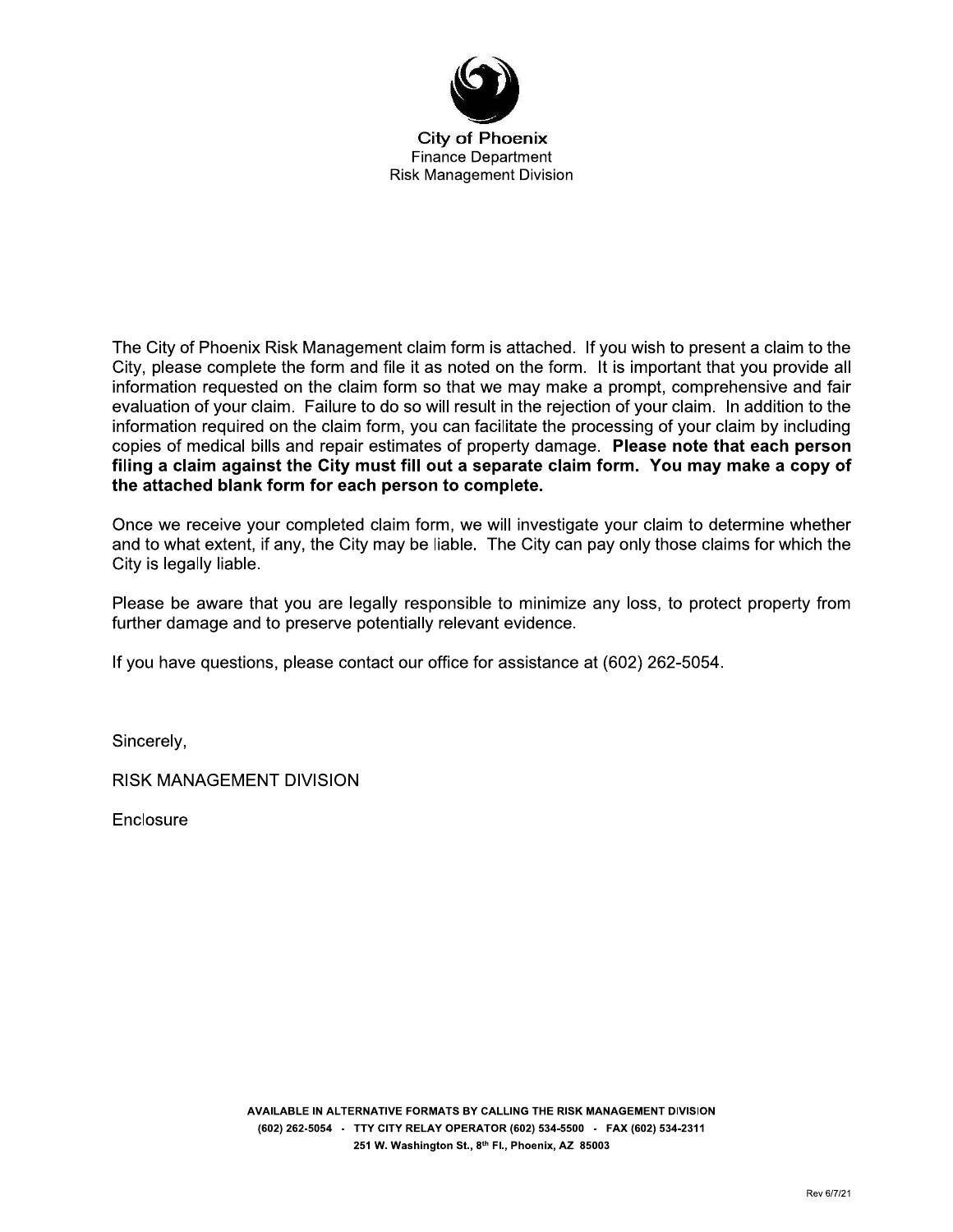



If more space is needed, please attach additional pages.

If you have any questions, please call the Risk Management Division at: (602) 262-5054

This claim form is provided to assist in presenting a claim against the City of Phoenix that complies with the requirements of Arizona Revised Statutes §12-821.01 which defines the requirements for filing a claim against a public entity in the State of Arizona.

The Statute requires, in part, that a claim against a public entity:

- Be filed with the City Clerk Department within 180 days after the cause of action accrues,
- $\bullet$ Contain sufficient facts to permit the public entity to understand the basis upon which liability is claimed,
- Contain a specific dollar amount for which the claim can be settled and the facts supporting the amount.
- In order to file suit against a public entity, a proper notice of claim must first be filed. A lawsuit must be filed within one year after the cause of action accrues.

| <b>FEDERAL REGULATION - BODILY INJURY CLAIMS ONLY</b>                                                                                                                                                                                                                                                                                                                             |  |  |  |  |  |
|-----------------------------------------------------------------------------------------------------------------------------------------------------------------------------------------------------------------------------------------------------------------------------------------------------------------------------------------------------------------------------------|--|--|--|--|--|
| If you are presenting a bodily injury claim, you are required to provide the information requested in this section<br>pursuant to Federal Law - Section 42, United States Code 1395y(b) (7) & (8). For additional information, go<br>https://www.cms.gov/Medicare/Coordination-of-Benefits-and-Recovery/Mandatory-Insurer-Reporting-For-Non-Group-<br>to<br>Health-Plans/Overview |  |  |  |  |  |
| Injured party name:                                                                                                                                                                                                                                                                                                                                                               |  |  |  |  |  |
| (Show name exactly as it appears on Social Security records)                                                                                                                                                                                                                                                                                                                      |  |  |  |  |  |
| Injured party social security $#$ :                                                                                                                                                                                                                                                                                                                                               |  |  |  |  |  |
| $\parallel$ Injured party gender: $\Box$ Male $\Box$ Female<br>Injured party date of birth:                                                                                                                                                                                                                                                                                       |  |  |  |  |  |
| Medicare, Medicaid (AHCCCS) or SCHIP Health Ins Claim #:                                                                                                                                                                                                                                                                                                                          |  |  |  |  |  |
| (HICN if applicable)                                                                                                                                                                                                                                                                                                                                                              |  |  |  |  |  |
| Is the injured party eligible (or will he/she be eligible within the next 36 months) for Medicare, Medicaid<br>  (AHCCCS) or the State Children's Health Insurance Program (SCHIP)?<br>Yes.<br>No.                                                                                                                                                                                |  |  |  |  |  |
| Please continue to the claim form below. Additional information is required.                                                                                                                                                                                                                                                                                                      |  |  |  |  |  |

#### 1. CLAIMANT INFORMATION (complete a separate claim form for each person making a claim)

| <b>Claimant Name:</b>                                 |       |          |                                              |                 |       |           |                     |  |
|-------------------------------------------------------|-------|----------|----------------------------------------------|-----------------|-------|-----------|---------------------|--|
| Name of claimant's representative (if<br>applicable): |       |          |                                              |                 |       |           |                     |  |
| Relationship to<br>claimant:                          |       | Attorney | $\Box$ Parent (claimant is a minor)<br>Other | $\Box$ Guardian |       |           | □ Insurance Company |  |
| Address:                                              |       |          |                                              |                 |       | Apt $#$ : |                     |  |
| City / State:                                         |       |          |                                              |                 |       | ZIP:      |                     |  |
| Date of birth:                                        |       |          |                                              |                 |       |           |                     |  |
| Phone<br>#s                                           | Home: |          | Work:                                        |                 | Cell: |           |                     |  |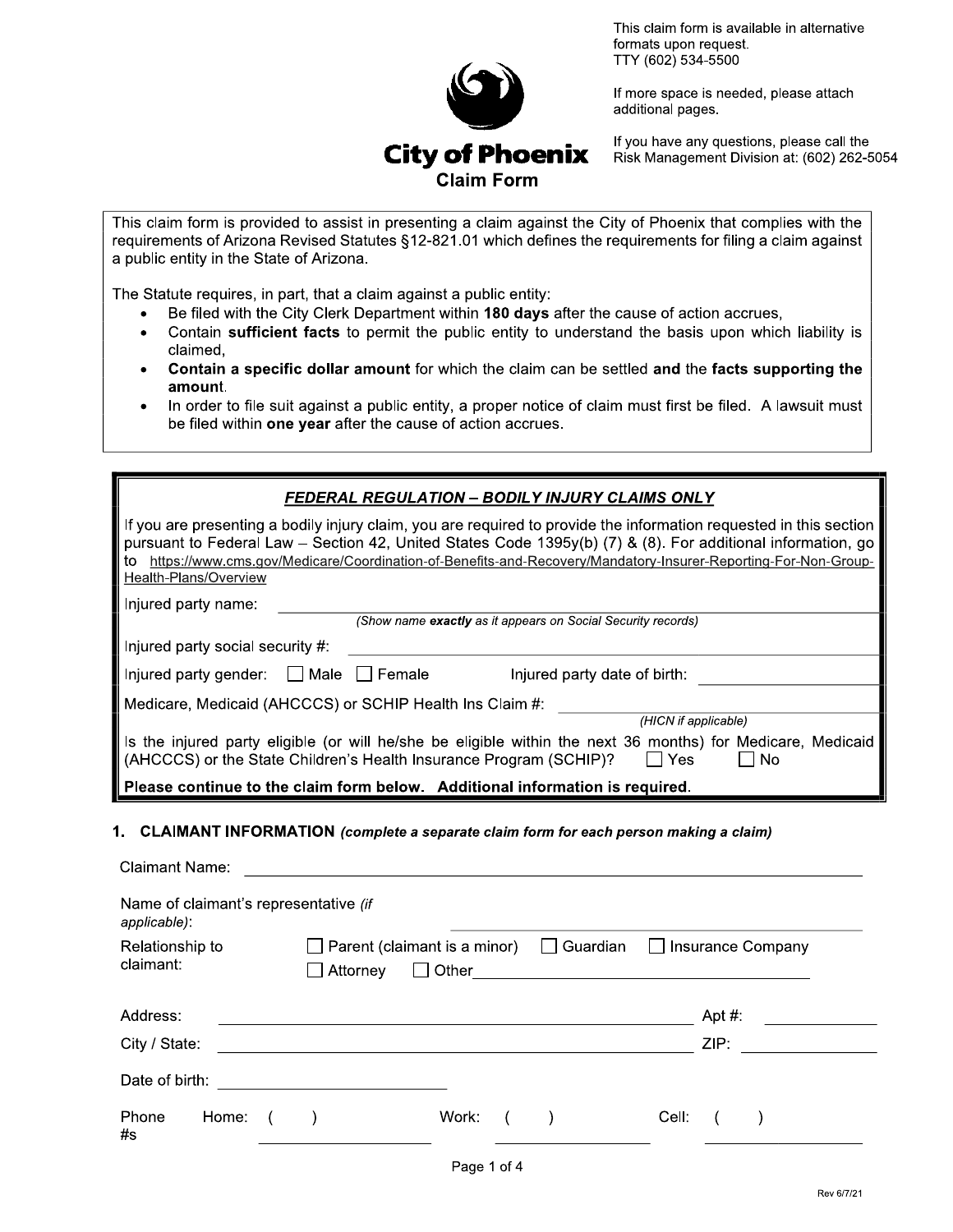| Which is the best daytime phone # to reach you?                                                                                                                                                                    |                                                                                                                                |
|--------------------------------------------------------------------------------------------------------------------------------------------------------------------------------------------------------------------|--------------------------------------------------------------------------------------------------------------------------------|
| Email address:                                                                                                                                                                                                     |                                                                                                                                |
| 2. OCCURRENCE OR EVENTS GIVING RISE TO THE CLAIM                                                                                                                                                                   |                                                                                                                                |
| Date of occurrence:<br><u> 1989 - Johann Barbara, martxa al</u>                                                                                                                                                    | Time: $\qquad \qquad \Box$ A.M.<br>$\Box$ P.M.                                                                                 |
| Location of occurrence:                                                                                                                                                                                            | and the control of the control of the control of the control of the control of the control of the control of the               |
| Describe the specific facts of the occurrence, event, act or omissions that you believe caused your injury or<br>damage and for each theory of liability, explain why you believe the City of Phoenix is at fault. |                                                                                                                                |
|                                                                                                                                                                                                                    |                                                                                                                                |
|                                                                                                                                                                                                                    |                                                                                                                                |
|                                                                                                                                                                                                                    |                                                                                                                                |
| Did this occur in a construction area?<br>Yes                                                                                                                                                                      | No                                                                                                                             |
| If yes, what is the construction company's<br>name?                                                                                                                                                                |                                                                                                                                |
| If this is a motor vehicle accident, please provide the following information:                                                                                                                                     |                                                                                                                                |
|                                                                                                                                                                                                                    |                                                                                                                                |
| Your vehicle:<br>Year:<br>_______________ Make: ______________________ Model:                                                                                                                                      |                                                                                                                                |
| Name of the City driver:                                                                                                                                                                                           | <u> 1989 - Jan Sterlinger, skriuwer fan it fan it fan it fan it fan it fan it fan it fan it fan it fan it fan it</u>           |
|                                                                                                                                                                                                                    |                                                                                                                                |
| <b>City Vehicle License Plate</b><br>#<br><u> 1989 - Johann Barbara, martxa alemaniar amerikan a</u>                                                                                                               | Bus/Equipment #:                                                                                                               |
| <b>Bus Route Name/Number:</b><br><u> 1980 - Johann Barbara, martxa amerikan p</u>                                                                                                                                  | Direction of Travel ____________________                                                                                       |
| $ $ $ $ Yes<br>Was a police report filed?<br>No                                                                                                                                                                    | If yes, what agency<br>responded?<br>the control of the control of the control of the control of the control of the control of |
| Police report number:                                                                                                                                                                                              |                                                                                                                                |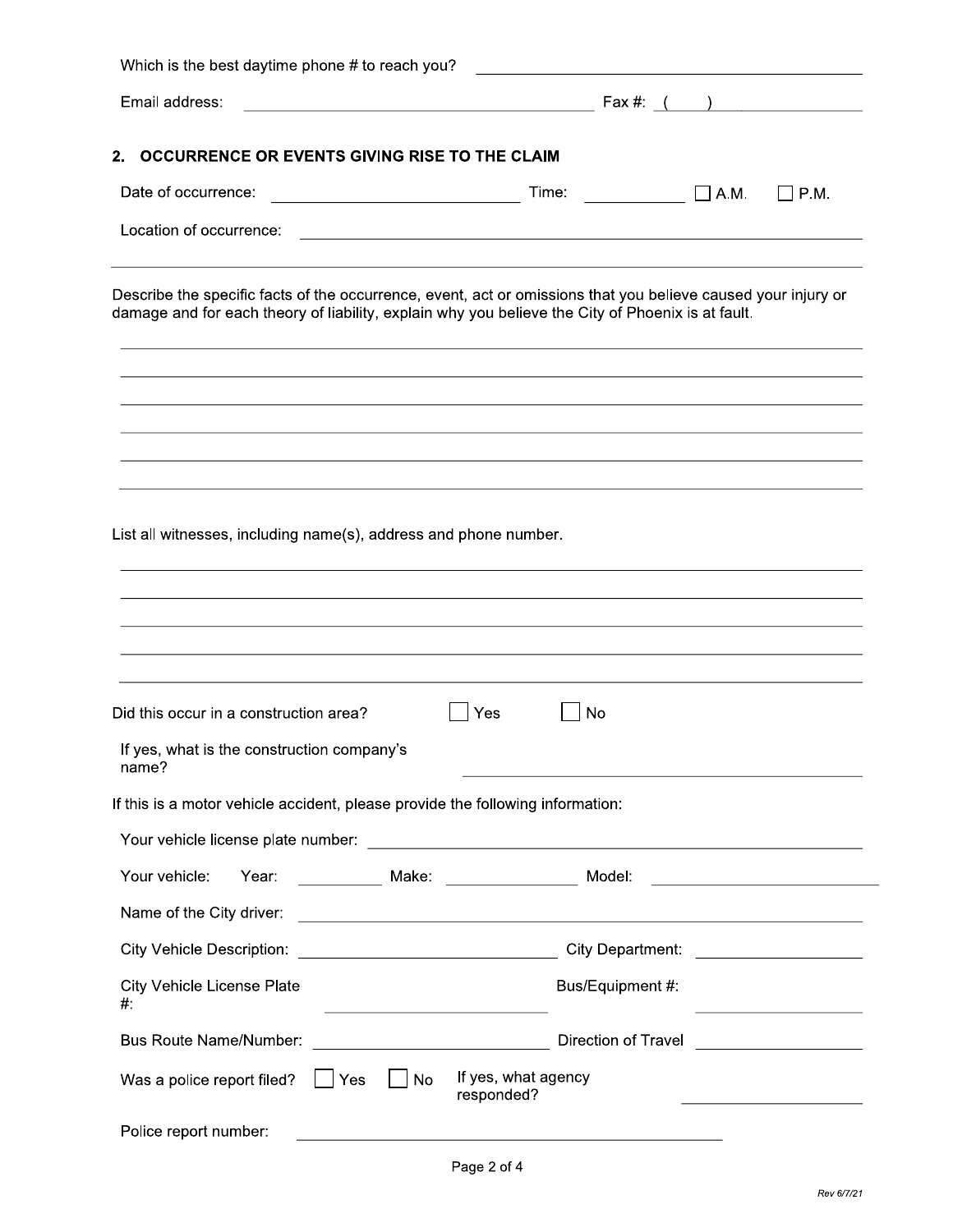#### 3. AMOUNT OF CLAIM

| Dollar amount requested to settle your entire property damage claim:                                                                                                                                                                  | $\mathcal{S}$ |
|---------------------------------------------------------------------------------------------------------------------------------------------------------------------------------------------------------------------------------------|---------------|
| Dollar amount requested to settle your entire personal injury claim:                                                                                                                                                                  | $\mathbb{S}$  |
| Dollar amount requested to settle your entire other damages claim:                                                                                                                                                                    | \$            |
| Total dollar amount requested to settle your entire claim:                                                                                                                                                                            | \$            |
| 4. EXPLANATION OF DAMAGES<br>Describe the <b>damage to your property</b> (if any) and the specific facts supporting the amount claimed. (Please<br>attach all receipts and other documentation related to the damage amount claimed.) |               |

## 4. EXPLANATION OF DAMAGES

 $\overline{a}$ 

Describe your personal injuries (if any) and the specific facts supporting the amount claimed. (Please attach<br>all receipts, medical bills and other documentation related to the injury amount claimed.)

Describe your other damages (if any) and the specific facts supporting the amount claimed. (Please attach all receipts and other documentation related to the damage amount claimed.)